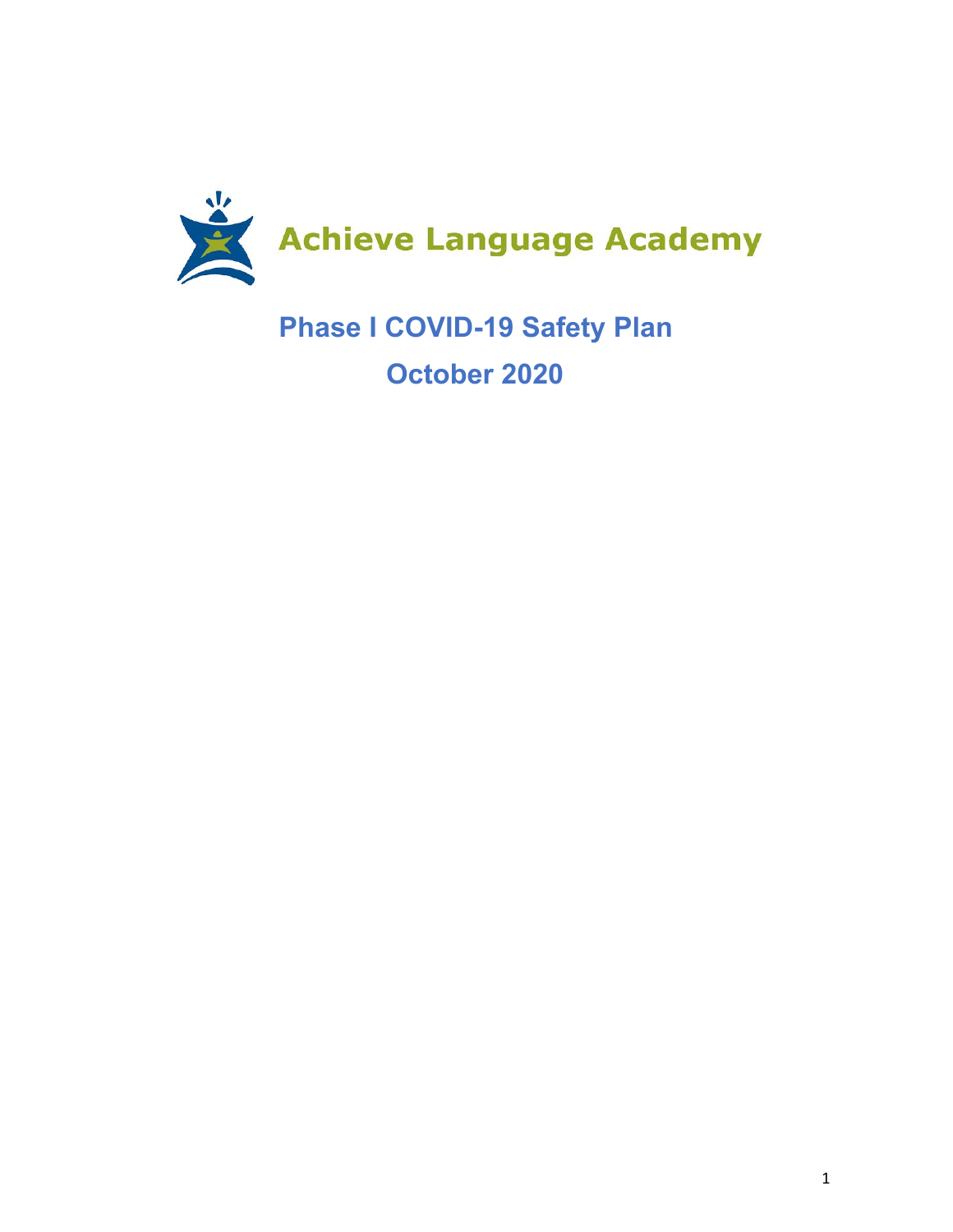# *Contents*

| <b>EXECUTIVE SUMMARY</b>                            | 4              |
|-----------------------------------------------------|----------------|
| HOW TO USE THIS GUIDELINE                           | 5              |
| <b>STAFFING PLANS</b>                               | 6              |
| <b>COVID COORDINATOR</b>                            | 7              |
| <b>CONFIDENTIALITY REQUIREMENTS</b>                 | $\overline{7}$ |
| PHASE I: IN PERSON                                  | 7              |
| DEFINITIONS FROM THE MINNESOTA DEPARTMENT OF HEALTH | 7              |
| <b>SAFETY REMINDERS</b>                             | 7              |
| <b>FRONT DESK SCREENING</b>                         | 8              |
| <b>FRONT MEETING AREA</b>                           | 8              |
| <b>SHARED EQUIPMENT</b>                             | 8              |
| OFFICE WORK ROOM & STORAGE ROOM                     | 8              |
| <b>STAFF LOUNGE</b>                                 | 8              |
| <b>FOOD AND DRINKS</b>                              | 9              |
| <b>BREAKFAST AND LUNCH PROCEDURES</b>               | 9              |
| OFFICE/CLASSROOM SANITATION PROTOCOL                | 9              |
| <b>RESTROOMS</b>                                    | 9              |
| <b>SANITATION KIT</b>                               | 9              |
| <b>DEEP SANITATION PLAN</b>                         | 10             |
| <b>COVID COORDINATOR PROCEDURES</b>                 | 10             |
| SOCIAL DISTANCING AND MINIMIZING EXPOSURE           | 10             |
| <b>FACE COVERINGS</b>                               | 10             |
| PROCEDURES FOR CONDUCTING WELLNESS SCREENING        | 10             |
| <b>CONDUCTING TEMPERATURE CHECK</b>                 | 11             |
| DENYING ENTRY BASED ON A WELLNESS SCREENING         | 12             |
| FOLLOWING FINAL WELLNESS SCREENING / END SHIFT      | 12             |
| HYGIENE PROCESS FOR CONTACT DURING SCREENING        | 12             |
| HANDLING A POTENTIAL EXPOSURE                       | 13             |
| IN CASE OF SYMPTOMS                                 | 13             |
| <b>TRANSPORTATION</b>                               | 13             |
| <b>VULNERABLE POPULATIONS</b>                       | 14             |
| SUPPORT FOR STUDENTS AND FAMILIES                   | 14             |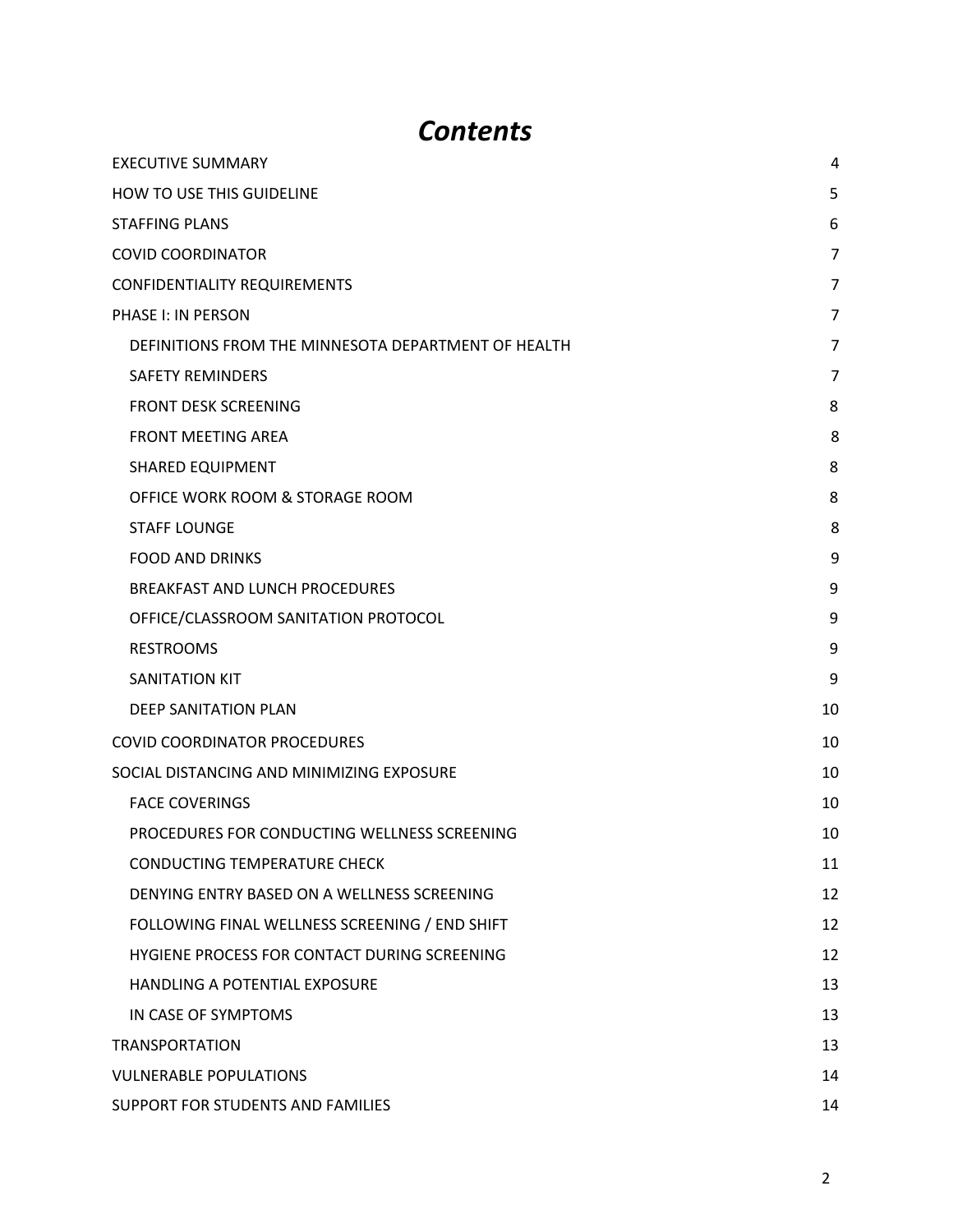# [APPENDICES](#page-14-0) [1](#page-14-0)5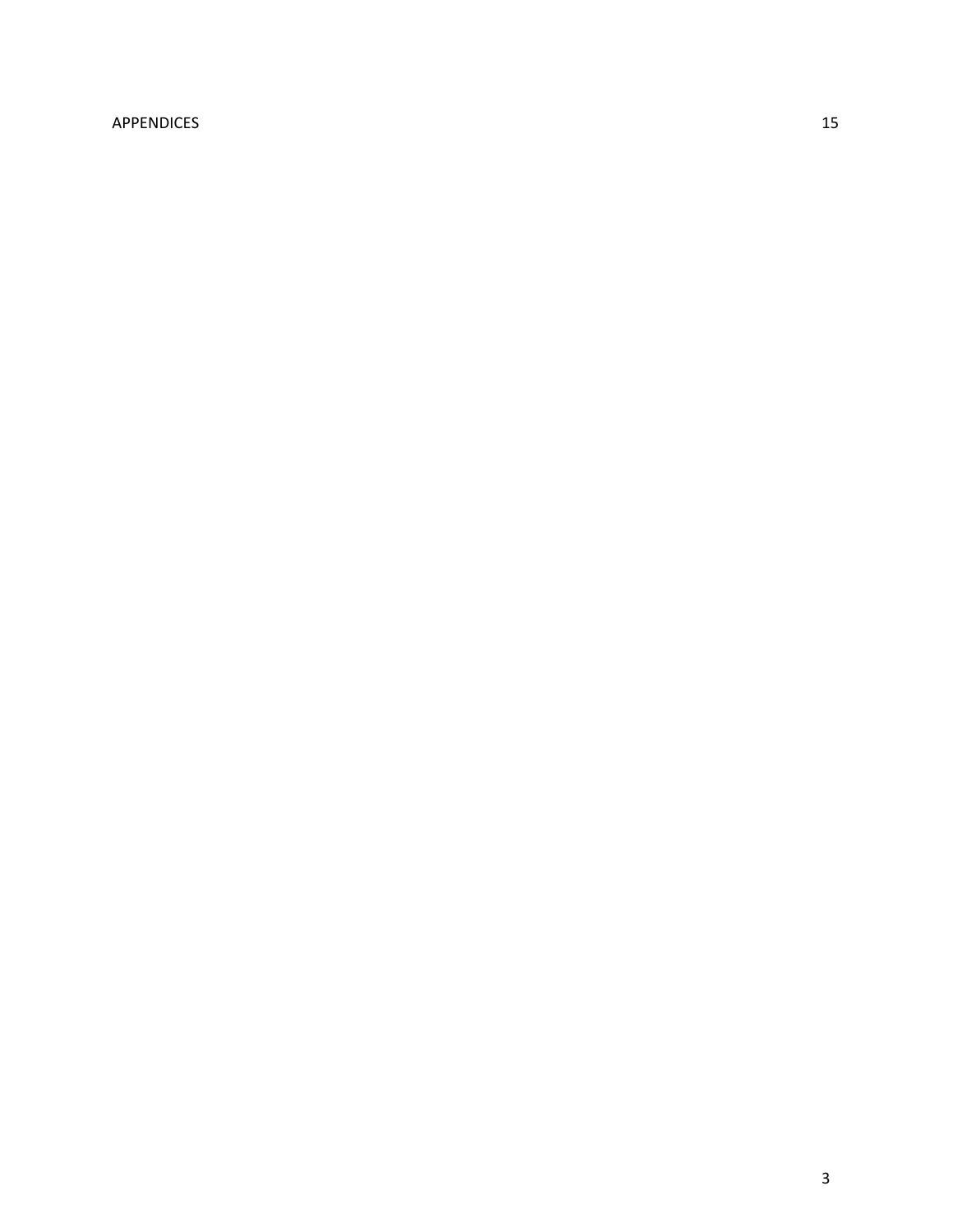The Achieve Language Academy (ALA) Phase I Safety Outline was created to coincide with the Minnesota Department of Health to ensure the safety and health of all staff, students, and families. This plan may be changed or modified based on any additional changes or modifications to any Minnesota State Executive Orders that may be announced in upcoming months.

#### **ALA key strategies are to provide a safe and healthy work environment that includes:**

- 1. Conducting daily Wellness Screening for all who enter Achieve Learning Academy (ALA). The process for screening is included in the documents. All visitors, families, students, and staff must comply with the daily Wellness Screening before conducting any business on ALA premises.
- 2. Continue utilizing virtual meetings and distance teaching as needed. Minimizing building occupancy minimizes the potential of exposure.
- 3. Maintaining Centers for Disease Control and Prevention (CDC) and Minnesota Department of Health (MDH) social distancing guidelines. Buildings will provide signs and floor markings to ensure a safe social distancing.
- 4. Wearing appropriate face masks or shields. Wearing a face covering is a requirement for entering the school building. Each employee should have a seven-day supply of personal masks. Health experts recommend changing your mask daily.
- 5. Daily sanitary cleaning on open work surfaces and high touch areas like doorknobs, light switches, tables, keyboards, chairs, and any other open surfaces that may be exposed.

<span id="page-3-0"></span>These are the best strategies according to the CDC and MDH. The ALA Phase I COVID-19 Safety Plan will be modified in accordance to CDC and MDH rules and regulation as they become available.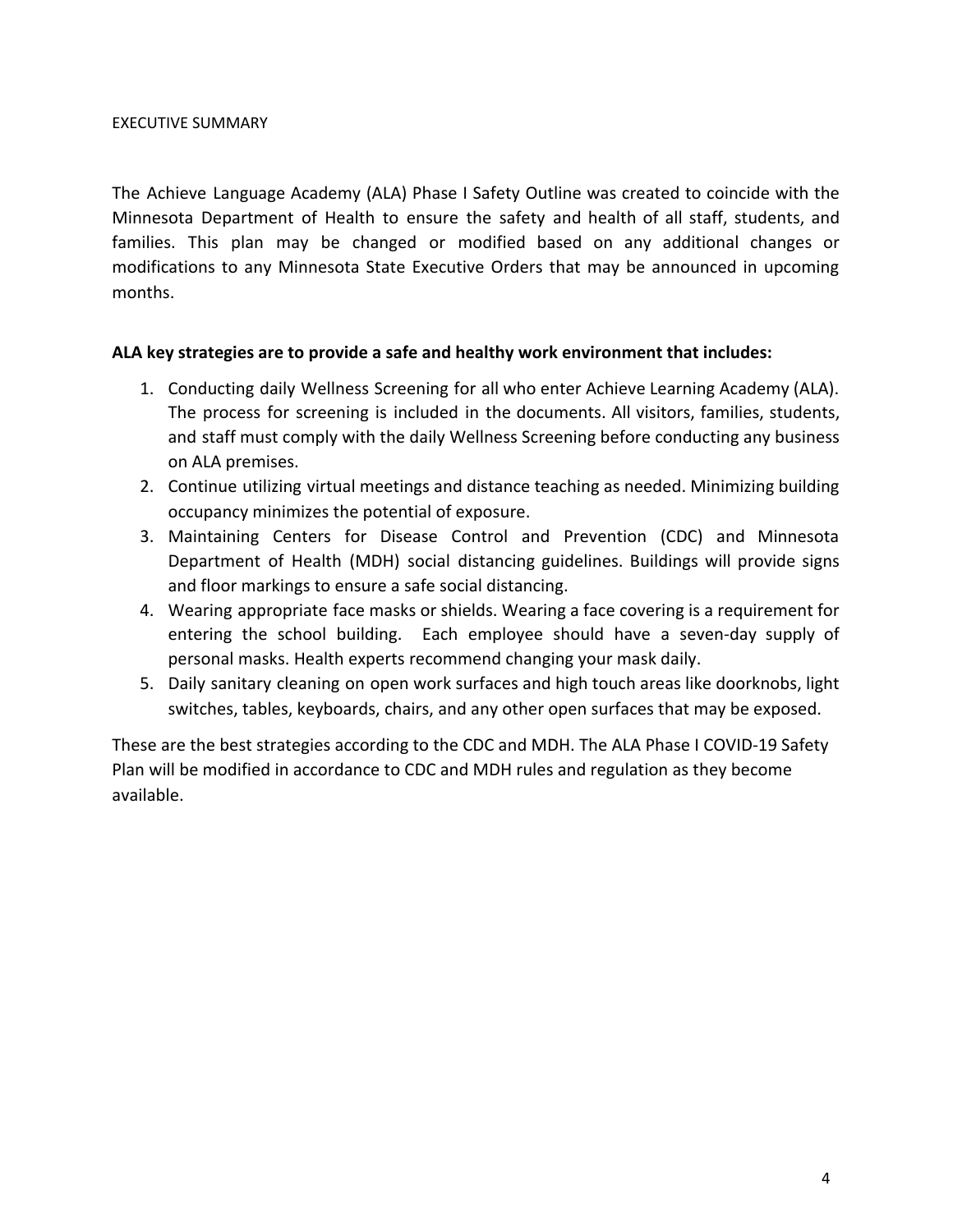# HOW TO USE THIS GUIDELINE

This document is organized into topics, with each section of planning, required or recommended best practices and planning scenario. The following guidance includes:

- ♦ COVID Coordinator
- ♦ Social Distancing and Minimizing Exposure
- ♦ Face Coverings
- ♦ Direct Student Support Services
- ♦ Hygiene Practices
- ♦ Monitoring and Excluding Illness

| <b>Executive Summary</b> |                                                                          |
|--------------------------|--------------------------------------------------------------------------|
| <b>ALA Wellness</b>      | Effective October $1st$ , 2020. Remains in effect until further guidance |
| <b>Screening</b>         | from local, state, and/or federal authorities.                           |
|                          |                                                                          |
| <b>Purpose</b>           | ALA Health & Safety Team is a temporary process to prevent the           |
|                          | spread of any forms of illness, screening to ensure the safety of all    |
|                          | and ensuring that health & safety measurements are met in                |
|                          | accordance with MDH and CDC guidelines.                                  |
| <b>Scope</b>             | All ALA employees, students, families, selected guests.                  |

| Glossary                  |                                                                                                                                          |
|---------------------------|------------------------------------------------------------------------------------------------------------------------------------------|
| <b>Meeting</b>            | Meeting guests who have made appointments to enter the school                                                                            |
| <b>Appointments</b>       | building.                                                                                                                                |
| <b>Sanitization</b>       | The aggressive disinfection of COVID-19.                                                                                                 |
| <b>Wellness Screening</b> | For the safety of Staff, Students and selected guests, a Front Desk                                                                      |
|                           | Area will be provided in the common area for staff, students and                                                                         |
|                           | meeting guests to be screened prior to entrance.                                                                                         |
| <b>Self-Screening</b>     | All entering must do a self well screening to ensure the safety of self<br>and others.                                                   |
| <b>COVID Coordinator</b>  | Front Office Desk staff designated to ensure the safety and<br>sanitation rules for all school buildings, staff, families, and students. |
| <b>Sanitation Kit</b>     | Includes: Disinfectant Spray, Hand Towels, Disposable<br>Gloves,                                                                         |
|                           | Disposable Plastic Bags and Hand Sanitizer.                                                                                              |

**The Self Health Check List will be posted and used to screen all persons entering ALA and its premises:** See Appendix A, B and C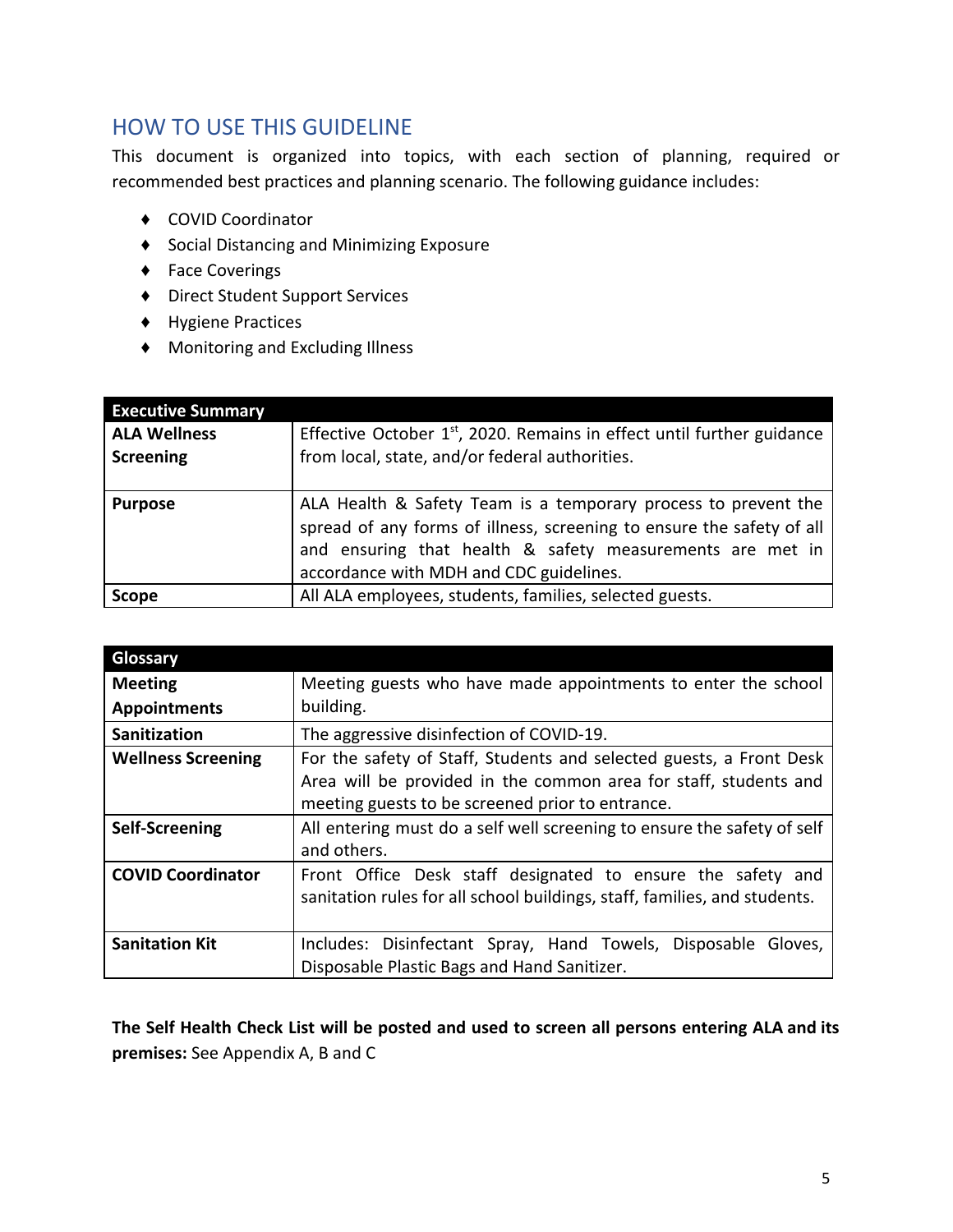

Employees: Please contact your supervisor.

| <b>FEVER OR FEELING FEVERISH</b>  |
|-----------------------------------|
| <b>CHILLS</b>                     |
| <b>A NEW COUGH</b>                |
| <b>SHORTNESS OF BREATH</b>        |
| <b>A NEW SORE THROAT</b>          |
| <b>NEW MUSCLE ACHES</b>           |
| <b>NEW HEADACHE</b>               |
| <b>NEW LOSS OF SMELL OR TASTE</b> |

Supervisors: Please contact MR. KER VANG [\(kvang@achievemn.org\)](mailto:kvang@achievemn.org)

# <span id="page-5-0"></span>STAFFING PLANS

ALA has made the decision to start Fall 2020 with a Distance Learning Model. This means that schools will be held virtually with all students. COVID-19 will be monitored during the Fall Semester 2020. Any changes to the instruction model in the fall will be determined by the Executive Director, Board Chair and Administration Team, and will be shared with the community once/if a change in instructional model has been made.The Spring 2021 learning model will be decided after reviews of data throughout the Fall Semester 2020. Staffing Plans may be changed in accordance to best reflect the schools needs and wants in compliance to the CDC and MDE.

#### ACADEMIC TEAM

All academic staff, which include licensed teachers, paraprofessionals, specialists, district assessment coordinator and other contractors will be expected to maintain their academic vigor and commitment to ALA students using a virtual platform and schedule.

#### OPERATIONS TEAM

All schedules and staff are subject to change based on need, workload, job duties, and changes in the operational needs of the school. Staff will be assigned to support childcare, building hours, facility maintenance, food service and administrative work.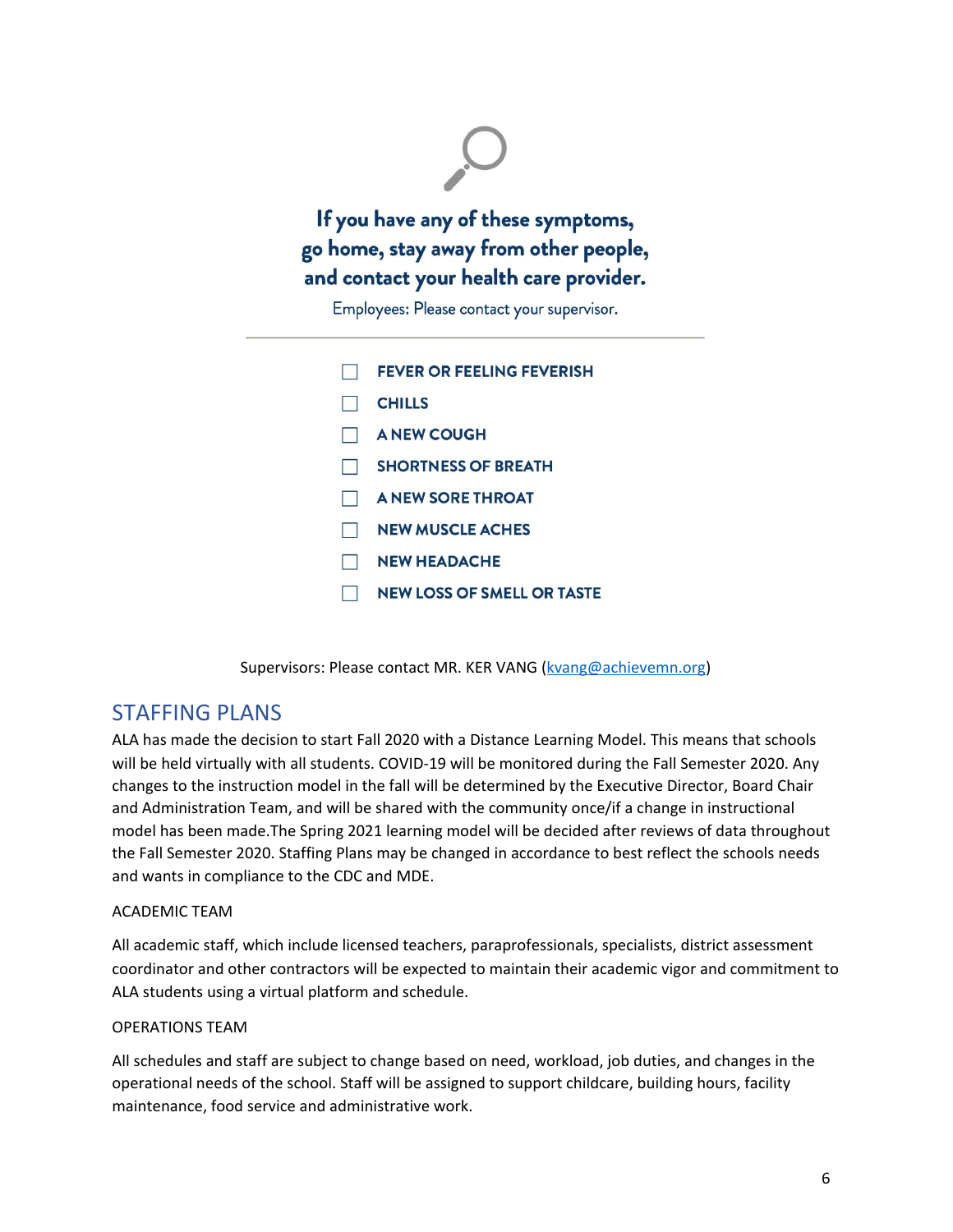# <span id="page-6-0"></span>COVID COORDINATOR

The COVID Coordinator for ALA is: Mr. Ker Vang Email: [kvang@acheivemn.org](mailto:kvang@acheivemn.org) Phone: (651) 738-4875

# <span id="page-6-1"></span>CONFIDENTIALITY REQUIREMENTS

All identities of staff or meeting guests will remain confidential strictly by state laws. If a person is suspected ill, please report directly to Ker Vang, call your healthcare provider and return home immediately. Custodial Staff will apply a Complete Sanitization Process for the entire school, if needed. Entire school may be closed for 72 hours, until given permission by federal health aides to reopen again. Health and safety are the priority of all staff, students and families.

# <span id="page-6-2"></span>PHASE I: IN PERSON

# <span id="page-6-3"></span>DEFINITIONS FROM THE MINNESOTA DEPARTMENT OF HEALTH

- Self-Monitoring: monitor yourself carefully for any symptoms. Everyone should be doing this throughout the day
- Close Contact: Close contact means being within 6 feet of another person for 15 minutes or more. In the context of COVID-19, a close contact exposure means that a person either lives with or was within 6 feet or more of someone with lab-confirmed COVID-19 for 15 minutes or longer while the person was infectious (regardless of whether either person wore a cloth face covering or face shield). Close contact may also occur when people have repeated exposure (even less than 15 minutes) over the course of time. For example, a classroom that has been together for 6 hours, even if sitting at 6 feet apart, could be considered to be close contacts because of the amount of time spent in a room together. The case investigation staff will take into consideration types of activities and interactions, the setting, and things like whether the positive person was actively coughing and/or sneezing.
- Self-Quarantine: you are not experiencing symptoms, but you were in close contact with someone who has tested positive for COVID-19
- Self-Isolation: if you have tested positive for COVID-19, you should be at home and away from others, preventing the spread of COVID-19
- A symptom of COVID can be defined as temperature of 100.4° and higher
- $\bullet$  Lab diagnosed/confirmed = the individual had a lab confirmed positive test for COVID-19

## <span id="page-6-4"></span>SAFETY REMINDERS

COVID Coordinator's goal is to ensure the safety of everyone, and to ensure the smoothest transition of daily sanitary practices.

1. Please have meetings digitally or virtually as possible.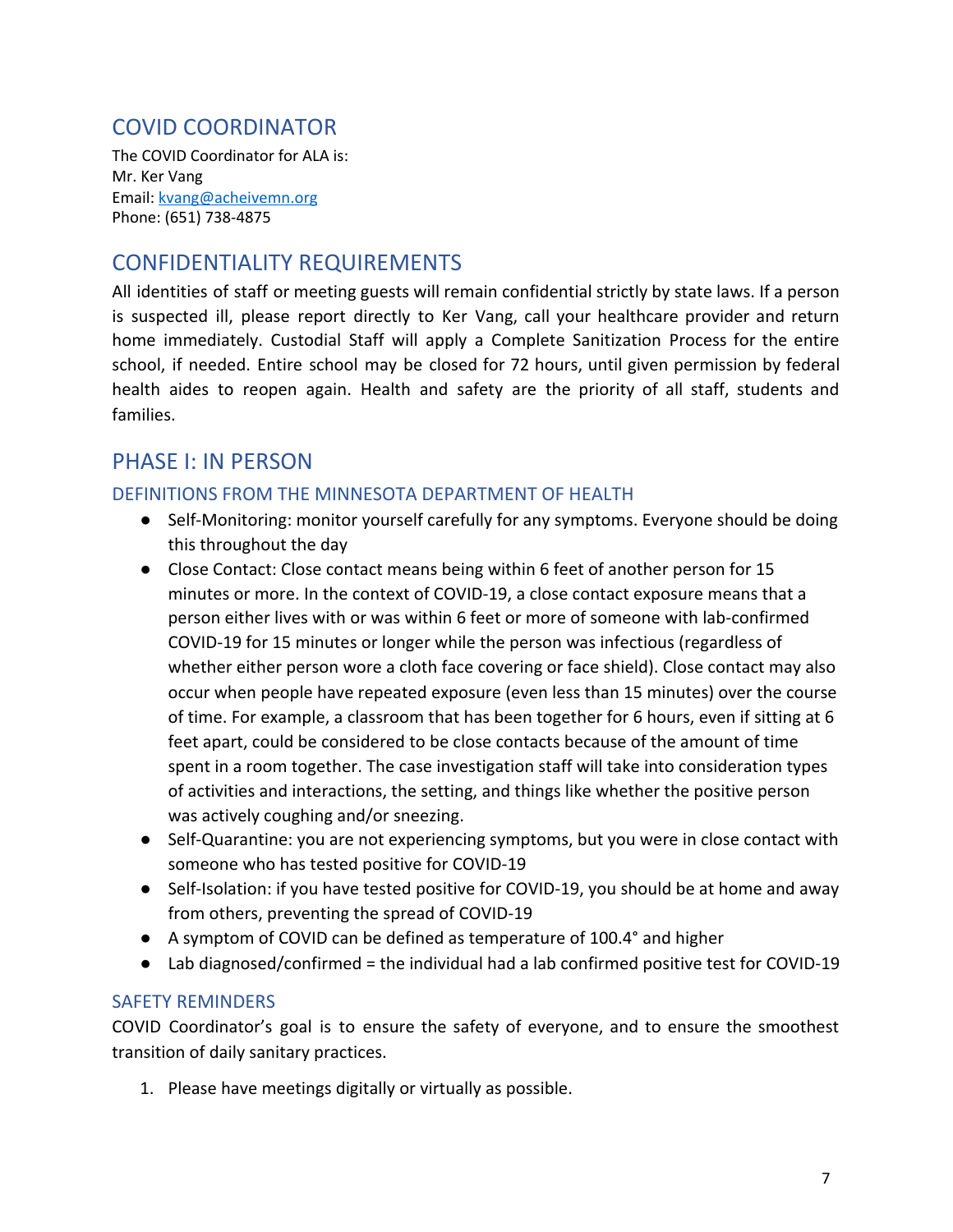- 2. Remote work if possible.
- 3. Do not bring outside materials (laptop, books, foods & drinks) into the building without proper sanitation or bagging/coverings.

# <span id="page-7-0"></span>FRONT DESK SCREENING

All **Meeting Appointments and Staff** must first enter the **Front Desk Screening** for a quick Health & Safety Procedure:

- 1. All must have face mask before entering building,
- 2. Use the provided hand sanitizer upon entering the building.
- 3. All must enter through the Check-In and Temperature Screening.

The Check-In is to ensure the safety of all staff and meeting guests in the event an exposure occurs, and to relay a message immediately to any others that have signed in.

## <span id="page-7-1"></span>FRONT MEETING AREA

NO Visitors are allowed inside the building if they are not scheduled Staff, Students or Meeting Guests. They must meet at the Front Desk or outside. If a Student, Staff or Meeting Guest is not compliant with Face Mask or Front Desk Screening, they cannot enter the building. Disposable Masks are offered for free to anyone in need of a mask.

Please schedule and attend all meetings virtually if possible.

## <span id="page-7-2"></span>SHARED EQUIPMENT

When using shared equipment such as printers, copiers, keyboards or any office equipment, do not use hand sanitizer directly on equipment. Instead sanitary wipes will be provided in rooms to wipe any shared equipment surfaces. If sanitary wipes are not in rooms, please contact the COVID Coordinator to provide a Sanitation Kit.

## <span id="page-7-3"></span>OFFICE WORK ROOM & STORAGE ROOM

The Main Office Printer Room will be one of the highest risks of exposure rooms. It contains all high touch areas and shared equipment. Please contact staff to make an appointment to use the Main Office Printer Room.

- 1. Make an appointment with Front Desk to use the Main Office Printing Room.
- 2. Use hand sanitizer upon entering the room.
- 3. Use sanitation spray or sanitary wipes on all used equipment and open surfaces prior to next use.

## STAFF LOUNGE

The Staff Lounge will be one of the most exposed areas. We highly recommend keeping all food, drinks and dining in your classroom or office if possible.

- 1. Maximum occupancy of Staff Lounge is 4 persons with 6 feet of social distancing.
- 2. All staff must sanitize their hands upon entering the room.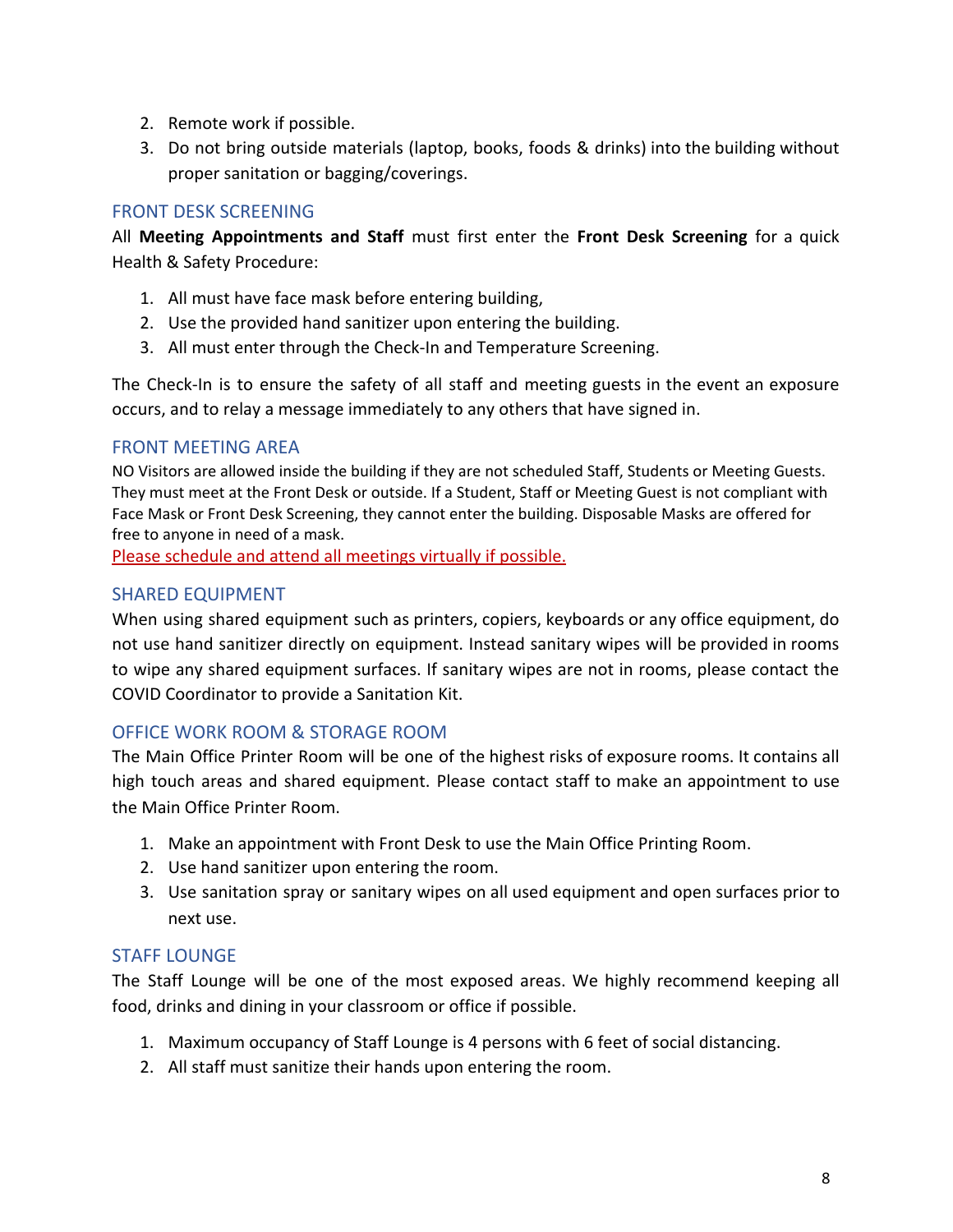3. All staff must clean and sanitize after each use of microwaves, refrigerators, coffee machines, and any other appliances upon usage with provided sanitation materials.

Creating an agenda with other staff on refrigerator or microwave usage time can help create an easier transition to sanitary practices for staff.

# <span id="page-8-0"></span>FOOD AND DRINKS

For the safety of everyone at ALA, we encourage that all food entering the building are in closed containers and remain in a closed bag. If the food must be refrigerated or frozen, please put the item(s) in a plastic bag.

- 1. All food and drinks must be in a closed container.
- 2. All foods and drinks stored in the refrigerator must remain in closed containers.
- 3. All foods and drinks that are microwaved must be in closed or semi closed containers.
- 4. After each use, clean and sanitize the fridge, microwave, or any used items for personal safety measures.

## <span id="page-8-1"></span>BREAKFAST AND LUNCH PROCEDURES

1. Meals – Students will receive their breakfast and lunch inside their classroom. Students will need to wash their hands before and after breakfast and lunch is served. If students are bringing a lunch from home, the lunch will need to be in a sealed container or sack. Foods cannot be shared with other students.

## <span id="page-8-2"></span>OFFICE/CLASSROOM SANITATION PROTOCOL

On a daily basis, all staff must have their own daily sanitation routine that cleans and wipes down all high touch area surfaces, such as keyboards, phones, door handles, pens, and any other appliances or surfaces that have been touched that day.

- 1. After each use of rooms and desk, please sanitize open surface areas to minimize potential exposure to you daily.
- 2. No meeting guests allowed without appointment by Front Desk.
- 3. Please conduct all meetings by digital or virtually if possible.
- 4. If meeting in person, all staff and students must remain 6 feet apart, mask on, plexiglass table provided, and remain as minimal occupancy as possible.
- 5. Custodians will provide Sanitation Kits to staff who must clean after all in person meetings.

#### <span id="page-8-3"></span>RESTROOMS

- 1. All bathrooms contain antibacterial hand soap, hand sanitizer, disinfectant spray and paper towels.
- 2. All are required to use disinfectant spray on the toilet, sink, door handles, lights to ensure sanitization for each use.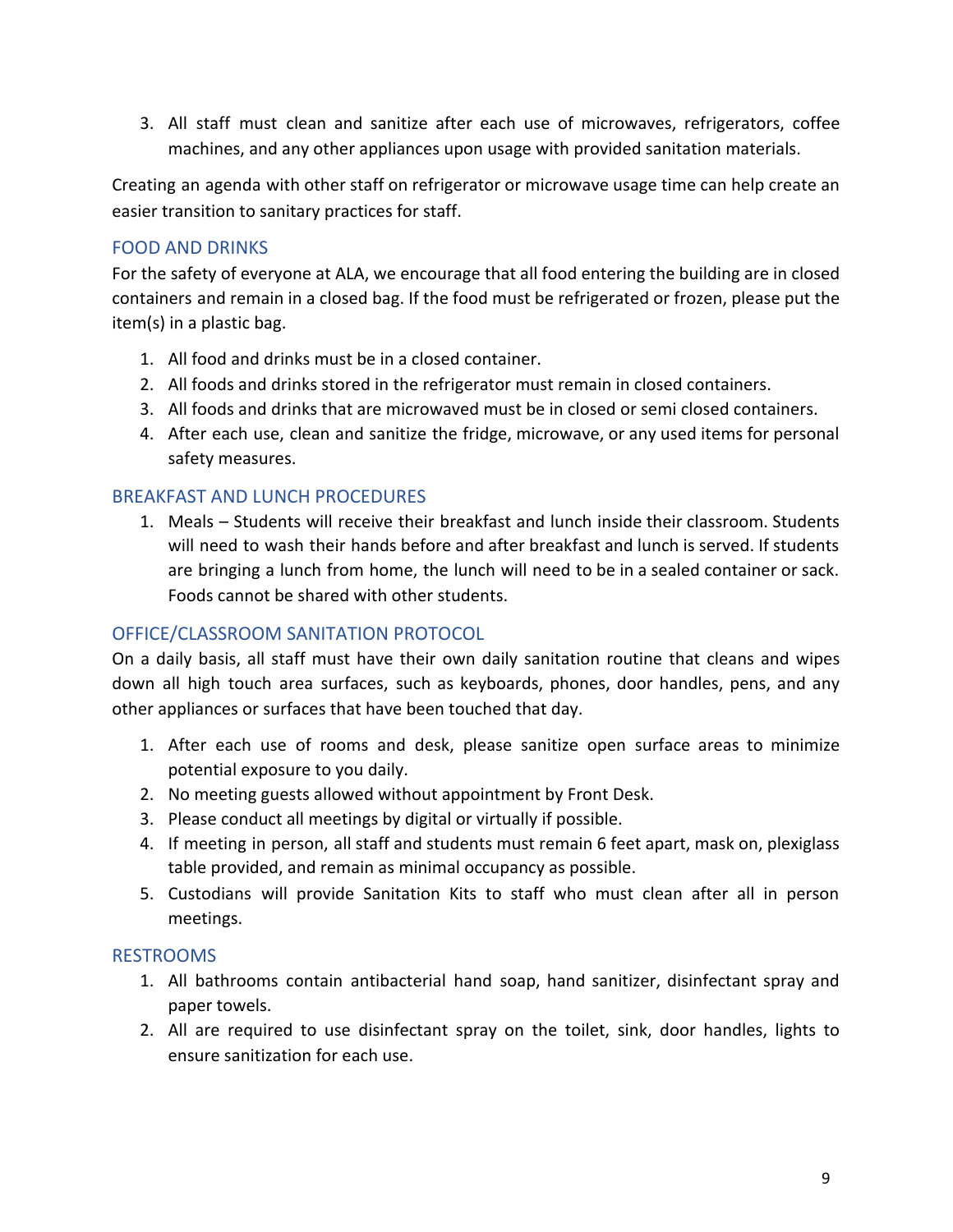# <span id="page-9-0"></span>SANITATION KIT

Sanitation Kit is provided by the Custodian Team that includes sanitary equipment to clean and sanitize areas and self.

1. Sanitation Kit contains sanitation spray, sanitation wipes, hand sanitizer, disposable gloves, plastic containment bags and paper towels.

#### <span id="page-9-1"></span>DEEP SANITATION PLAN

- 1. All must coordinate with COVID Coordinator to evacuate the building as instructed during deep cleaning/sanitation time, if needed.
- 2. Custodian Team or alternate cleaning team will conduct deep sanitation of rooms and to all spaces with open surfaces.
- 3. Deep sanitation is all areas including but not limited to classrooms, kitchen, bathrooms, hallways, offices, gym, common areas and building wide spaces as directed.

# <span id="page-9-2"></span>COVID COORDINATOR PROCEDURES

# <span id="page-9-3"></span>SOCIAL DISTANCING AND MINIMIZING EXPOSURE

Social distancing means keeping 6 feet space between yourself and other people outside of your home.

#### **Procedure: Social Distancing by 6 Feet Minimum**

- 1. Provide social distancing floor/seating markings in waiting and reception areas.
- 2. Mark 6 feet of spacing to remind students and staff to always stay 6 feet apart in lines and at other times they may congregate.
- 3. Nonessential visitors, volunteers, and activities involving external groups or organizations will be restricted and/or canceled.
- 4. Implement contactless pick up and/or delivery of meals and school materials.
- 5. Place physical barriers such as plexiglass for protection at reception desks or other similar areas.

Posters will be posted throughout the premise to remind students, staff, and visitors to practice social distance. See Appendix D.

## <span id="page-9-4"></span>FACE COVERINGS

All students, staff, and other people present in buildings are required to wear a face covering. Face coverings are meant to protect other people in case the wearer does not know they are infected.

#### **Types of Allowable Face Coverings Include:**

- Paper or disposable mask
- Cloth face mask
- Religious coverings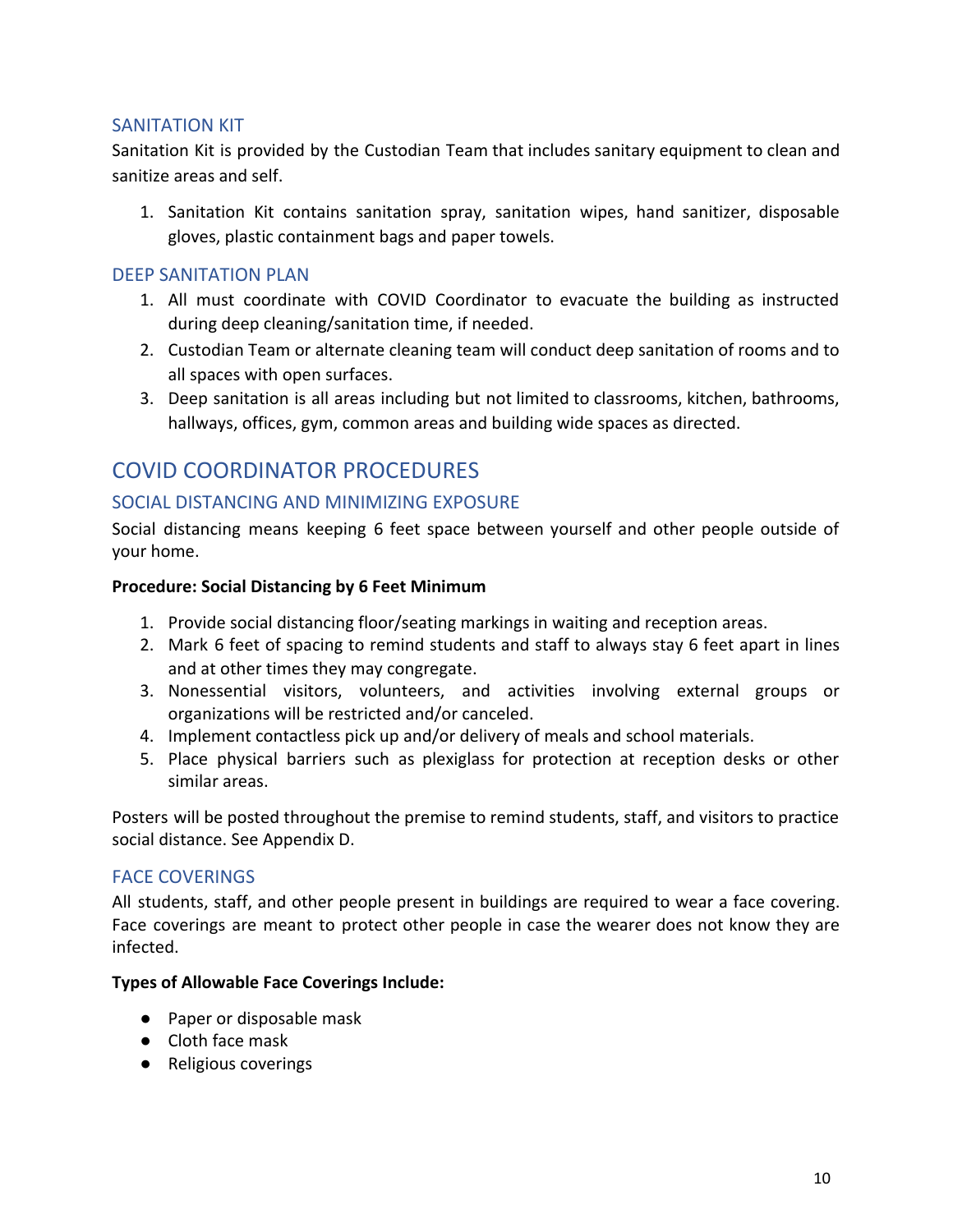A poster on how to wear masks properly will be posted throughout the ALA campus. See Appendix E.

# <span id="page-10-0"></span>PROCEDURES FOR CONDUCTING WELLNESS SCREENING

## **Hygiene Preparations before Wellness Screenings**

- 1. Wellness screening staff must perform Hand Hygiene before conducting screenings.
- 2. Put on appropriate protective gear (face covering/eye protection) following the CDC guidance that was provided at training.
- 3. Repeat this process after leaving the screening area for any reason, e.g., breaks/lunch.

# **Invite the employee, staff, student and scheduled guests into the Wellness Screening area**

# Protect privacy.

- 1. Conduct Wellness Screening away from others to prevent unnecessary dissemination of medical information. This includes conducting Wellness Screenings in an area that will allow individuals who cannot pass the Wellness Screening to leave discreetly.
- 2. Only one individual should be in the Wellness Screening area with the Wellness Screening staff member. Exceptions should be made as necessary, e.g., for small children, individuals requiring assistance due to a disability or for language assistance.

# **Review Health Screening Questions**

- 1. During the health screening, everyone will be asked a set of screening questions. Individuals should answer the screening questions based on their own information and understanding.
- 2. If the individual answers "yes" to any question, go to Denying Entry Based on a Wellness Screening.
- 3. If the individual answers "no" to all questions, grant access to the facility.

# <span id="page-10-1"></span>CONDUCTING TEMPERATURE CHECK

Take temperature.

- 1. If temperature is under 100.4°F:
- 2. Continue to Health Screening Question and Time Check-In.

If temperature is equal to OR greater than 100.4°F:

- 1. Inform the individual of his/her actual temperature. Explain briefly that he/she will not be admitted today as a precaution per DPS' procedure. Refer to Denying Entry Based on a Wellness Screening (Section III).
- 2. If the individual disputes the reading, offer a single re-test by following the process outlined for error readings. Do not offer more than one re-test.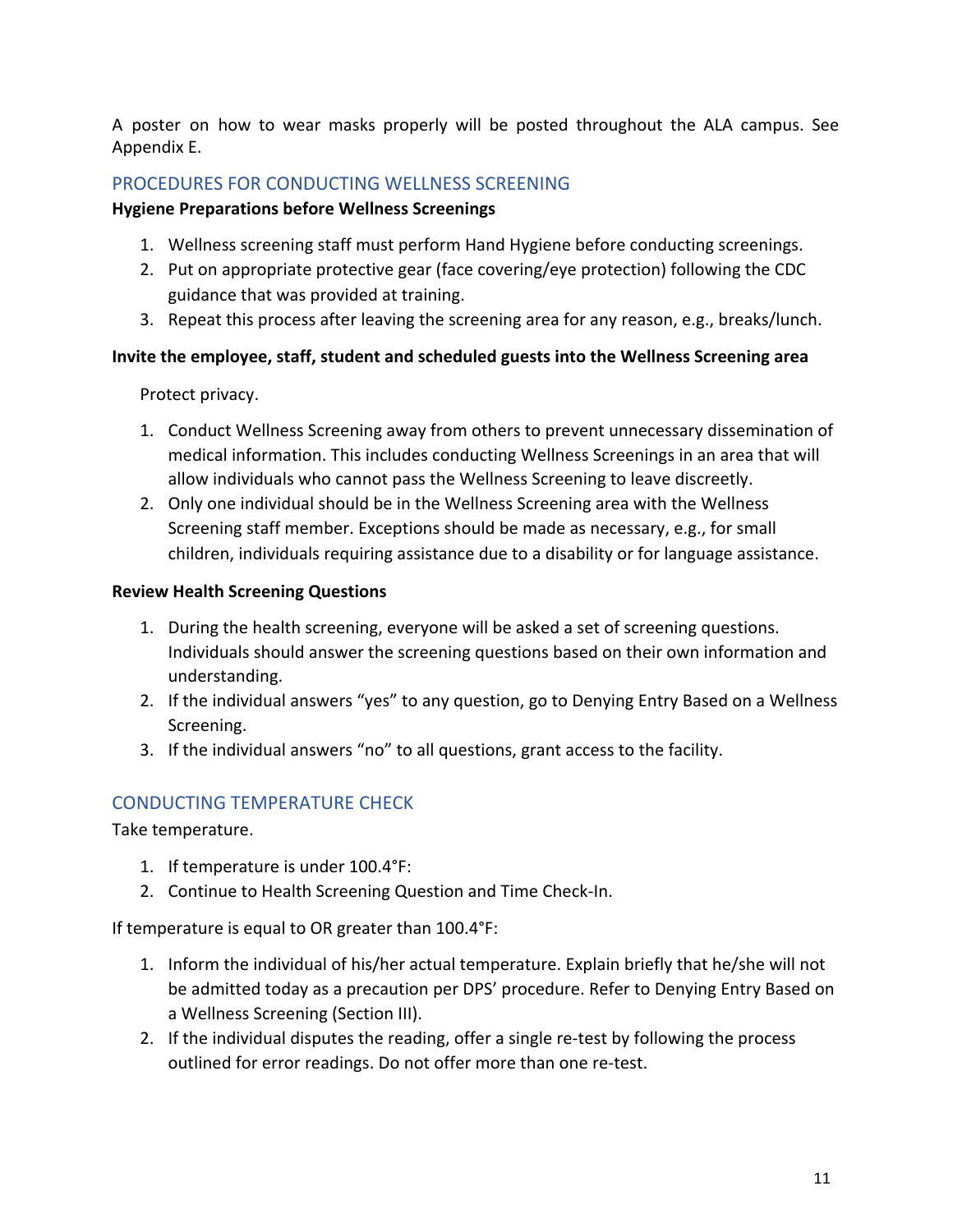3. If the individual is refusing to leave or to participate in a re-test, contact Security or call 911.

Temperature recheck:

- 1. If temperature is elevated we will ask permission to conduct an oral temperature to confirm accuracy.
- 2. If a second high temperature reading occurs, do not ask the employee or visitor to submit to a third test. Grant or deny access to the individual based on the temperature and health screening questions.

If physical contact occurs during the temperature screening process, the screener must follow the hygiene process below.

- 1. NOTE: Contact includes any touching by you or others of your face or your facemask. It also includes any physical contact between you and the individual being screened.
- 2. If no physical contact occurred and you have not touched your face/mask, Hand Hygiene is recommended, but not required.

# <span id="page-11-0"></span>DENYING ENTRY BASED ON A WELLNESS SCREENING

Politely explain that he/she will not be admitted to ALA's facilities as a precaution based on the health screening. Do not make statements or assumptions about whether the individual may or may not have COVID-19. Remain calm, respectful, and clear that they do not have permission to access the facility today. Explain that he/she may return the next day for a new screening.

- 1. If anyone has questions/concerns about the Wellness Screening procedure or the results of their personal screening, Wellness Screening Staff should direct those individuals to email the COVID Coordinator at **[kvang@achievemn.org](mailto:kvang@achievemn.org)**.
- 2. No service shall be provided to the person if they enter without a screening or permission.

# <span id="page-11-1"></span>FOLLOWING FINAL WELLNESS SCREENING / END SHIFT

- 1. Remove and properly discard all disposable equipment.
- 2. Disinfect non-disposable equipment, including touchless thermometer according to manufacturer instructions.
- 3. Remove any protective equipment following training/CDC guidance.
- 4. Transport used cloth facemasks in a plastic bag to be laundered using a normal washing machine and dryer before next use.
- 5. Perform Hand Hygiene.

# <span id="page-11-2"></span>HYGIENE PROCESS FOR CONTACT DURING SCREENING

In the event of physical contact during a screening, Wellness Screening Staff should immediately, before the next check, conduct the appropriate hygiene process.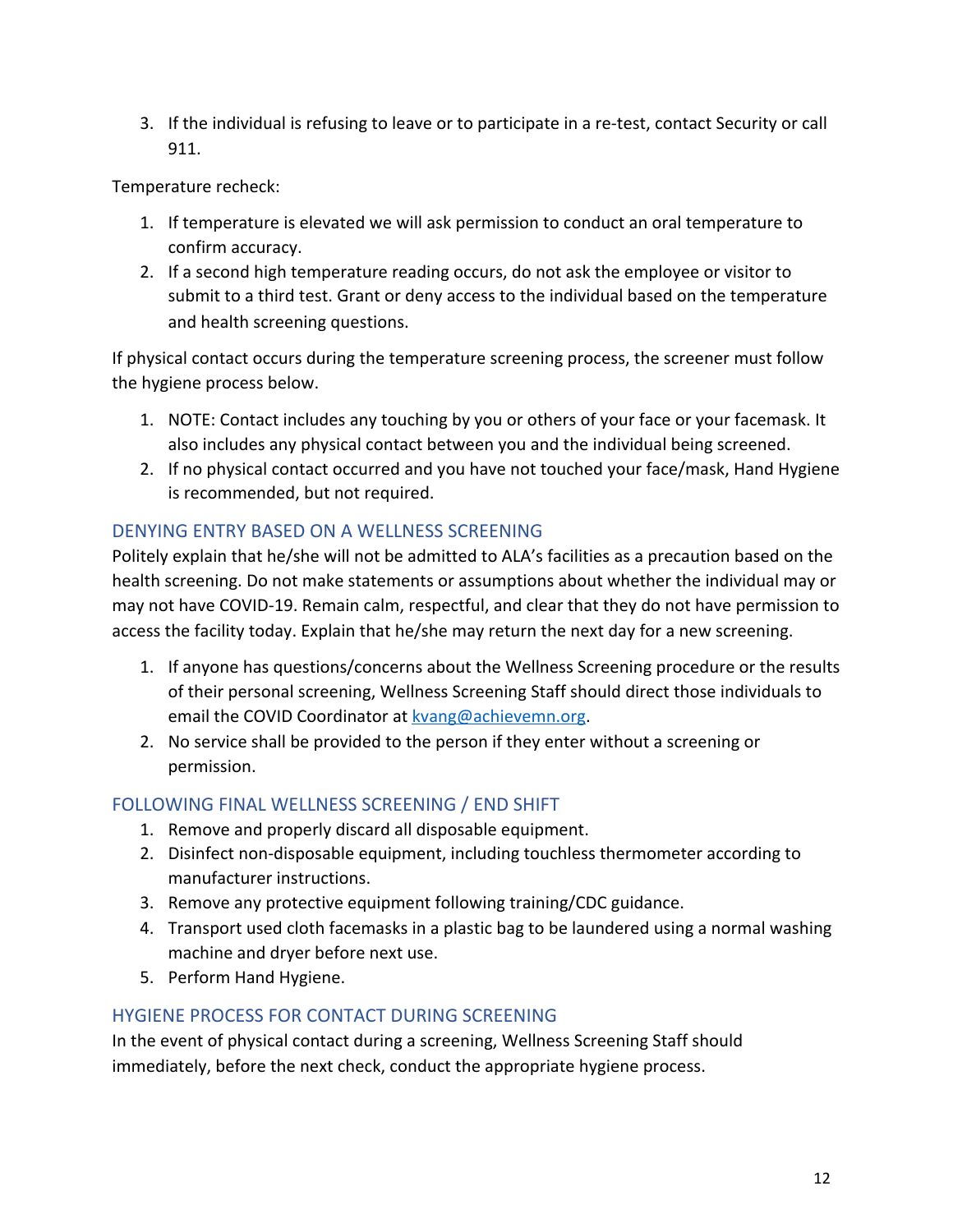- 1. For contact with your own face, but no contact with others, you must perform Hand Hygiene.
- 2. For physical contact with the individual, before the next check you must do all the following:
	- a. Clean protective equipment with an alcohol wipe (or isopropyl alcohol on a cotton swab or towel).
	- b. If physical contact was made with your facemask, exchange for a clean mask and put the soiled mask into a plastic bag to be laundered.
	- c. Perform Hand Hygiene.
	- d. Touchless thermometers must be cleaned with an alcohol wipe (or isopropyl alcohol on a cotton swab) between each check. The same wipe can be reused as long as it remains wet.

# <span id="page-12-0"></span>HANDLING A POTENTIAL EXPOSURE

**Immediately contact the COVID Coordinator for further instruction. Begin to decontaminate room and self. Contact your health provider. Coordinate with the COVID Coordinator to evacuate the building safely, if needed.**

- 1. COVID Coordinator will be responsible for responding to COVID-19 concerns and will help coordinate with local health authorities regarding positive COVID-19 cases. Everyone should know who and how to contact COVID Coordinator.
- 2. Systems are in place to allow staff and families to self-report to the school if they or their student have symptoms of COVID-19, a positive test for COVID-19, or had a close exposure to someone with COVID-19 within the last 14 days.
- 3. People who have ANY symptoms may not enter the building.
- 4. The conference room is the dedicated space for symptomatic people who are waiting to go home.
- 5. Deep cleaning and thorough sanitation of the conference room will be conducted before and after usage of confirmed case and isolation.
- 6. Immediately isolate symptomatic people in the conference room at school and send them home.

# <span id="page-12-1"></span>IN CASE OF SYMPTOMS

If staff or individuals begins to show COVID-19 like symptoms, prior to a confirmed positive case:

1. Please follow guidelines on Appendix C

If confirmed positive case of COVID-19 follow guidelines on Appendix C

1. Follow guidelines from MDE and CDC

Refer to Appendix B for known COVID-19 symptoms. Consult the COVID-19 decision tree in Appendix C as a general guide.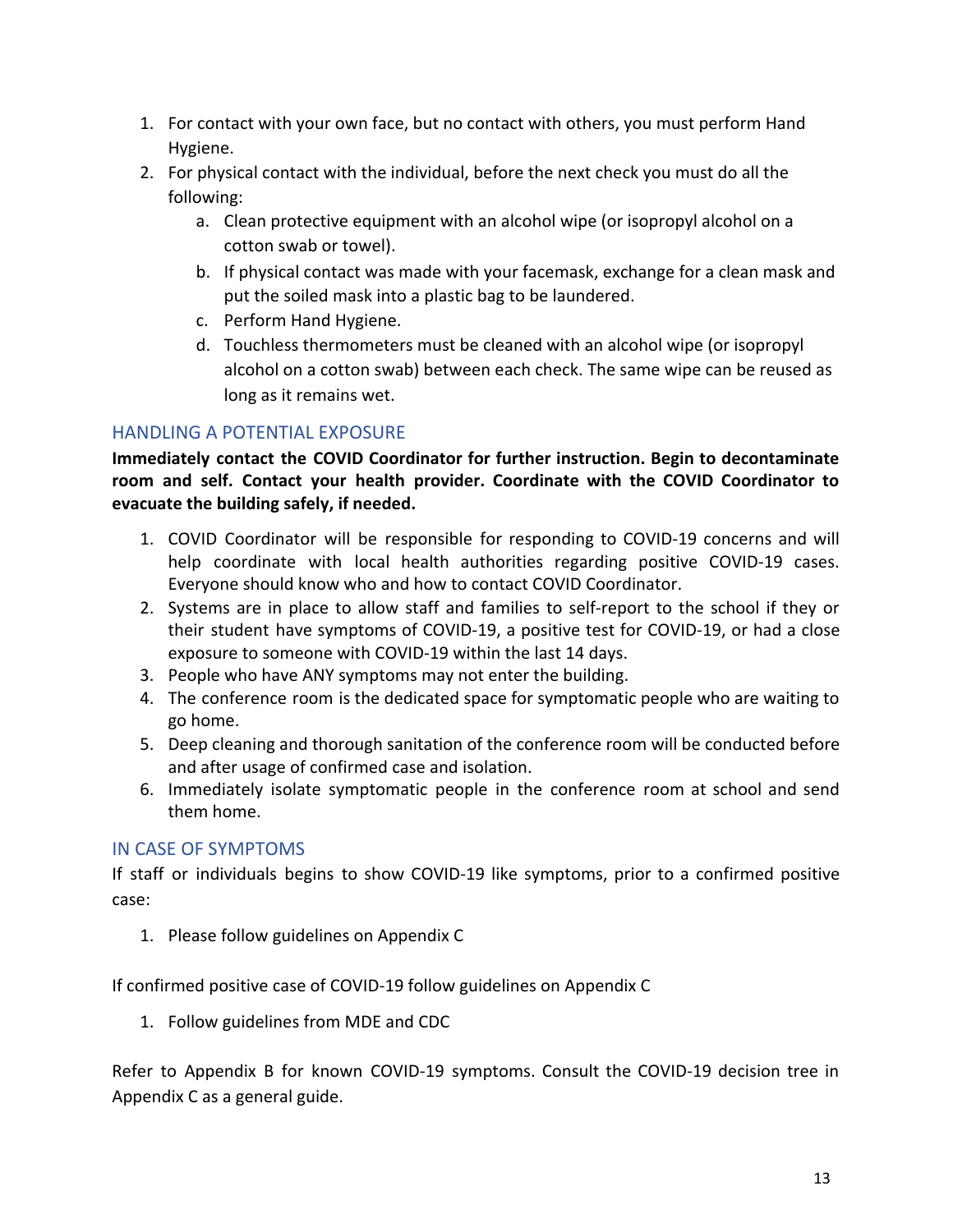# <span id="page-13-0"></span>TRANSPORTATION

ALA will work closely with our transportation provider Centerline to ensure the safety of students including:

- 1. Review capacity to allow for social distancing on buses
- 2. Driver and students must wear masks at all times
- 3. Clean and properly disinfect vehicles regularly, especially frequently touched surfaces of the vehicle
- 4. Students and families must follow pre-screening protocols and stay home if they do not feel well
- 5. If a student gets sick at school, the student will be isolated, and a guardian will be called to come pick up student

# <span id="page-13-1"></span>VULNERABLE POPULATIONS

The safety of staff and students at ALA is a top priority. If there is a staff or student that is considered to be high risk for severe illness due to COVID-19, ALA will work with the individual to provide an alternative working and learning environment.

- 1. Teachers, staff, or administrators who are considered high risk per CDC guidelines would be able to work virtually if their job can be done so. However, in the case that their job functions do not allow for working remotely, ALA will work with the staff to be reassigned.
- 2. Parents who consider their students high risk or medically vulnerable would be able to continue with distance learning.

# <span id="page-13-2"></span>SUPPORT FOR STUDENTS AND FAMILIES

ALA will provide staff, family, and students with information on how to access resources. Paraprofessionals will be available to support students based on IEP accommodations. Teachers may refer students of concerns to the social worker for extra support. The onsite social worker is:

Kathy Oelze [koelze@acheivemn.org](mailto:koelze@acheivemn.org)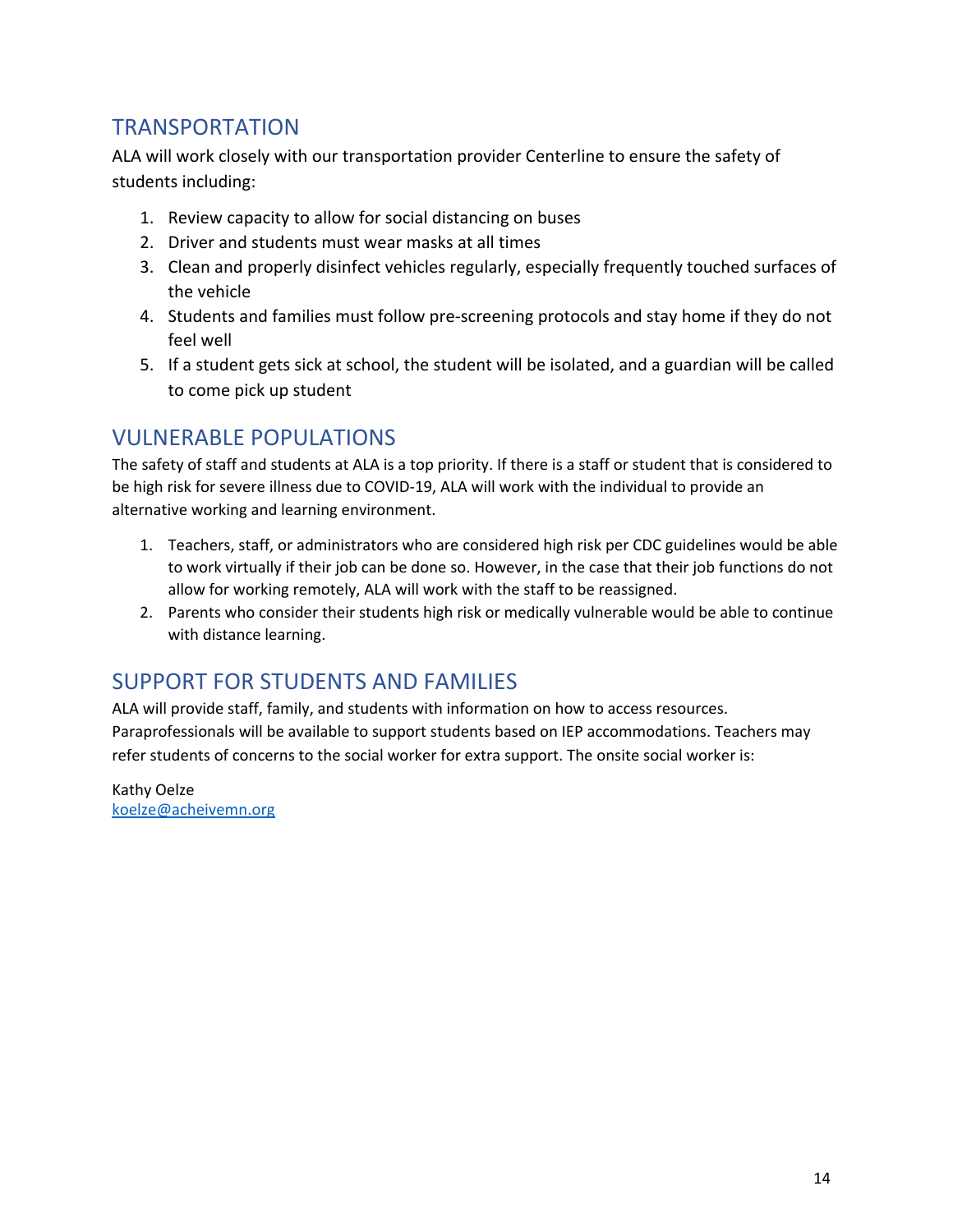# APPENDICES

#### <span id="page-14-0"></span>Appendix A



For better print resolution, click this link: [https:.health.state.mn.us/diseases/coronavirus/materials/screen.pdf](https://www.health.state.mn.us/diseases/coronavirus/materials/screen.pdf)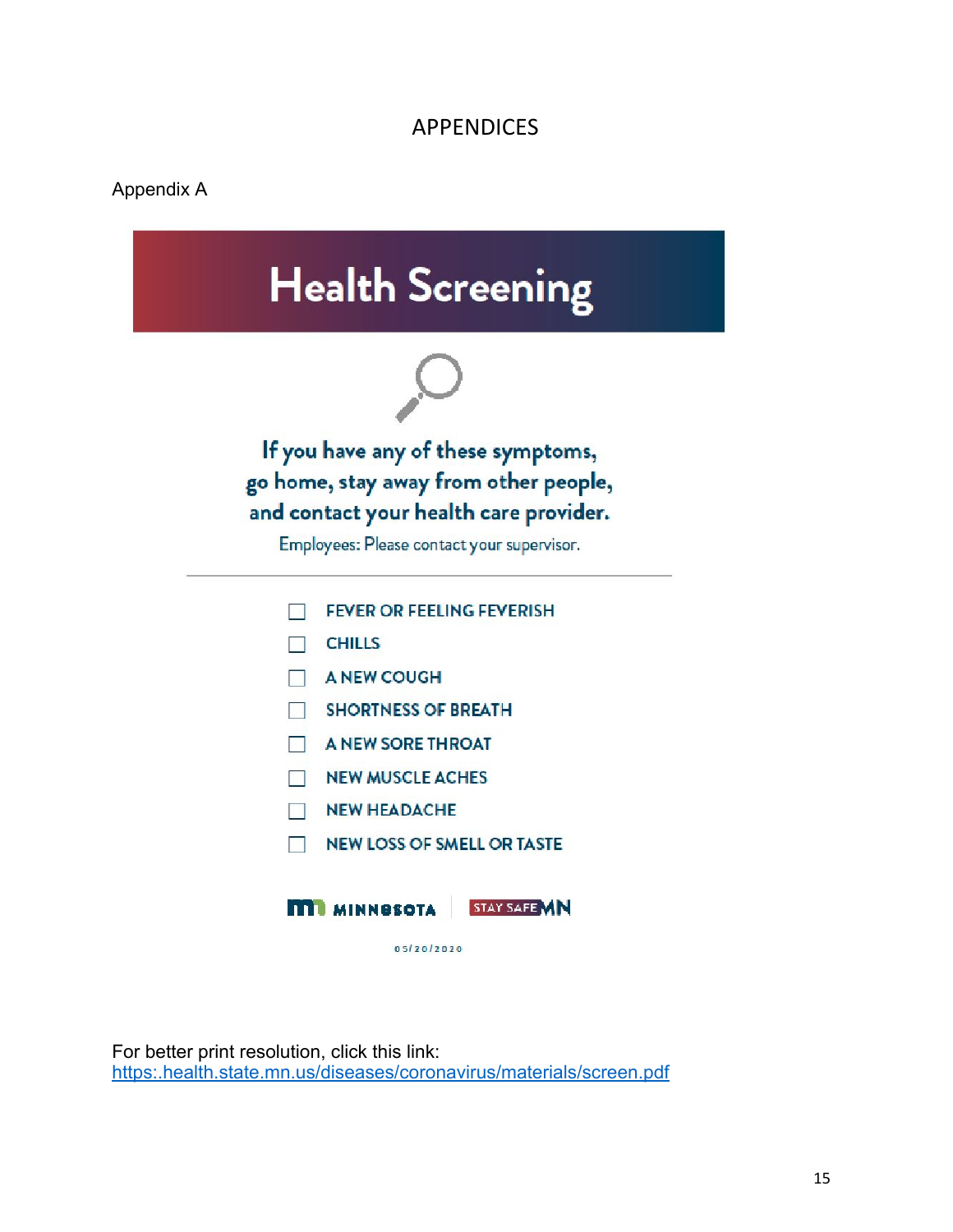For better print resolution, click this link: <https://www.health.state.mn.us/diseases/coronavirus/materials/screen.pdf>

Appendix B



For better print resolution, click this link: <https://www.health.state.mn.us/diseases/coronavirus/materials/index.html#posters>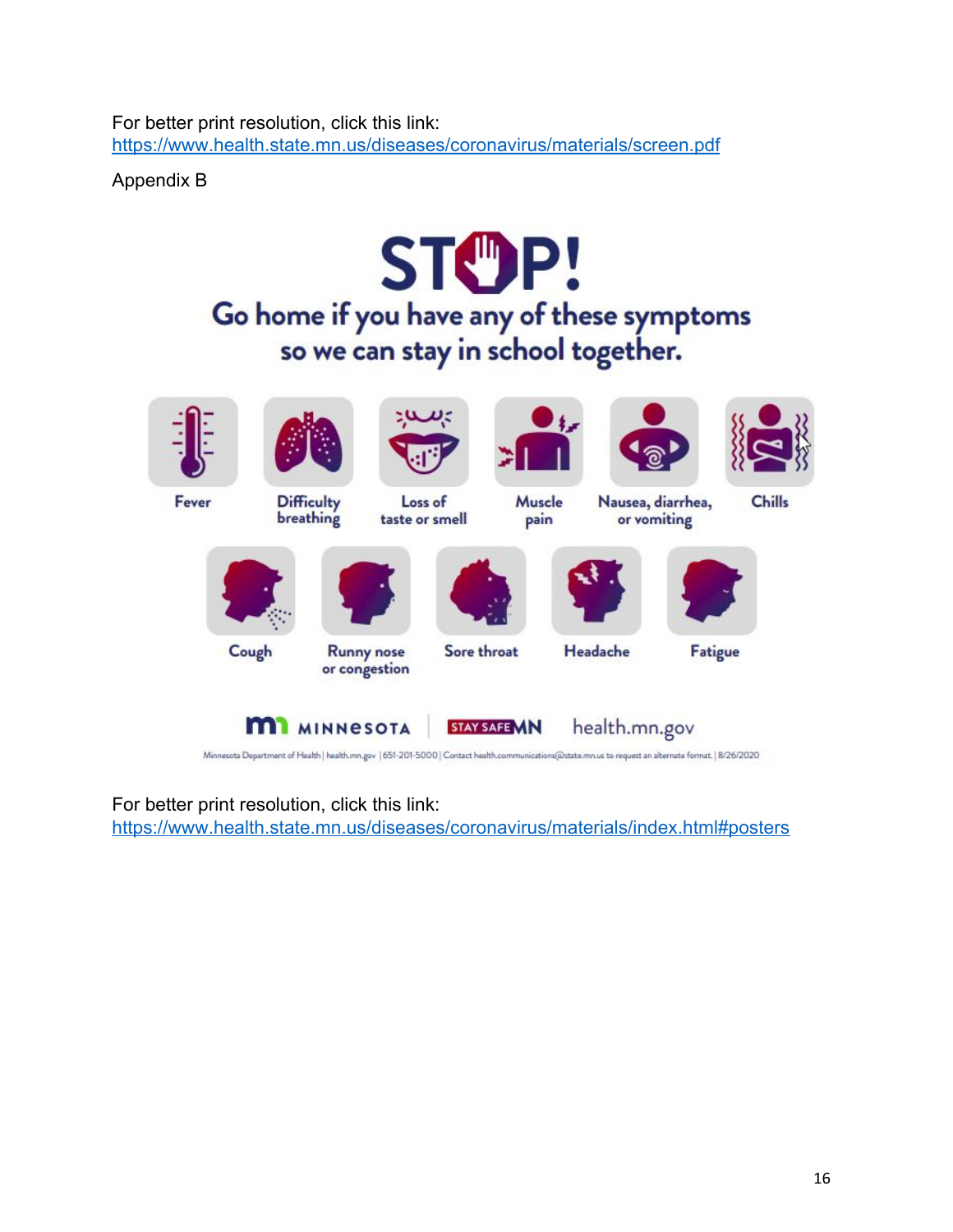

#### For better print resolution, click here: <https://www.health.state.mn.us/diseases/coronavirus/schools/exguide.pdf>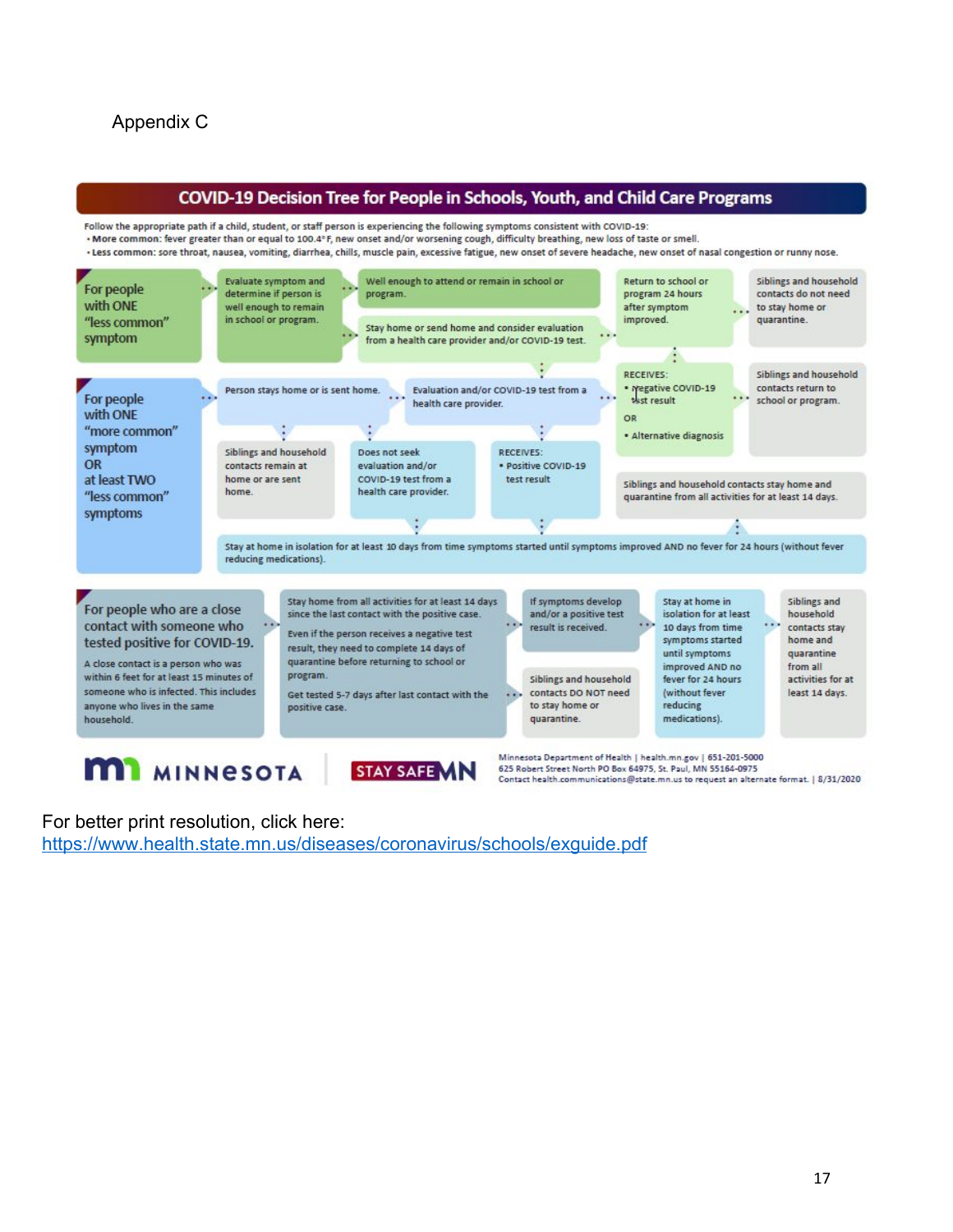

Minnesota Department of Health | health.mn.gov | 651-201-5000 | Contact health.communications(@state.mn.us to request an alternate format. | 8/20/2020

For better print resolution, click here:

<https://www.health.state.mn.us/diseases/coronavirus/materials/6feet.pdf>